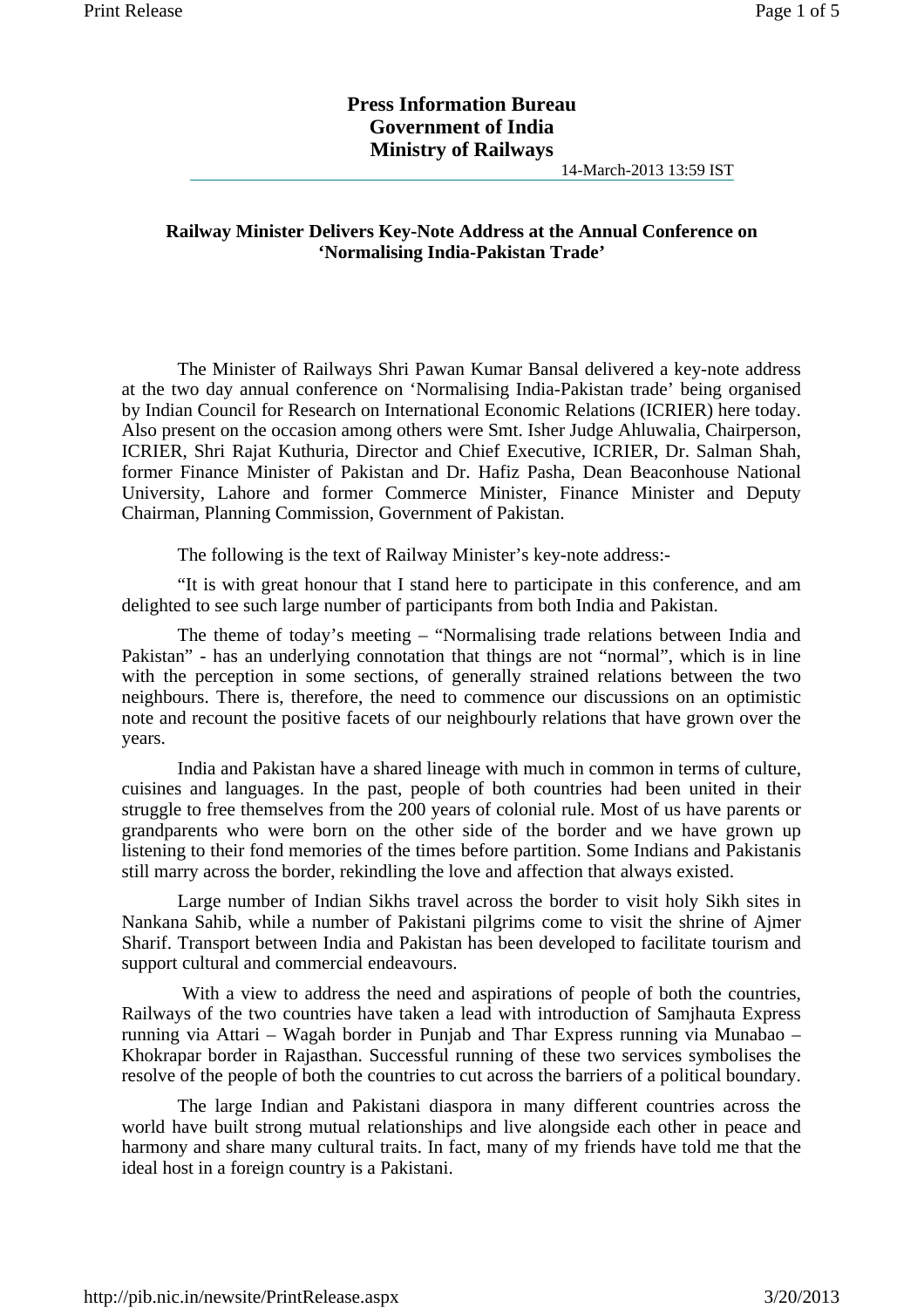Pakistani singers, musicians and actors are very popular in India, with many having achieved widespread fame through their involvement in Indian television and Bollywood films. Likewise, Indian music and films are very popular in Pakistan.

 Cricket, as we all know, has undoubtedly remained the uniting factor. A very healthy rivalry visible among cricket as well as hockey fans demonstrates normalised sporting links between the two countries. Even in tennis, Rohan Bopanna of India and Aisam-ul-Haq Qureshi of Pakistan have formed a successful duo and have been dubbed as the "Indo-Pak Express!

Building on these social and cultural ties, there has been an increase in high level bilateral exchanges of officials and diplomats between the two countries in recent years, which has initiated the peaceful resolution of outstanding issues through cooperative, constructive and result oriented engagement. Both countries had realised that the mutual trust deficit was a major area of concern and the initiation of the process of finding cooperative solutions to all problems faced has created a new climate of positivity and progress.

However, Ladies and Gentlemen:

In addition to all of this, sobering ground realities also point to the fact that both countries are bound by common challenges and problems arising from the high incidence of poverty in the region.

The need, therefore, is to find an enduring solution to common problems; to resolve outstanding issues that have a bearing on the future of the two countries and on the wellbeing of their people. Going forward, engaging with each other is the only way out for both countries, and they need to find peaceful and productive ways of doing so.

 And for this, one of the best ways forward would be the "normalisation of trade flows" between India and Pakistan. Bilateral trade relations are now at a point where significant economic gains could serve as powerful means for conflict resolution. Empirical evidence has proved that trade is an "engine for growth" and is vital for bringing about economic prosperity and development needed to eradicate poverty. History is also full of examples, across the globe, of trade being a harbinger of greater understanding between people of between two geographical areas, two linguistic entities and two nationalities.

For the last few years, there has been a very popular annual event in Chandigarh, the place I come from. It is essentially a trade fair named 'Made in Pakistan'. There, besides a great variety of Pakistani goods including cotton fabrics and Onax creations, it is the food stalls which draw unmanageable crowds.

The process of trade normalization was set in motion in 2004 by initiation of a dialogue on commercial and economic cooperation between India and Pakistan, wherein trade negotiations were carried out parallel to a dialogue on several other issues.

Significant ground has been covered on many trade issues. Between 2004 and 2007, the talks resulted in three major changes – an expansion of Pakistan's positive list of items allowed to be imported from India, opening of the road route for the first time in 2005, and an amendment of the maritime protocol which allowed trade by the sea route according to global maritime norms. I had the opportunity to attend a meeting of SAARC Finance Ministers in Islamabad in July, 2006. Earlier, as a member of a goodwill delegation under the aegis of Indo-Pak Parliamentarians Forum, I had the chance to visit Chambers of Commerce and Industry in Pakistan. We then found a strong desire amongst them to promote Indo-Pak ties through the trade route.

Even though the composite dialogue was stalled for almost three years starting 2008, what is heartening is that during this time, proactive trade facilitation measures were continued to be taken by both countries. Hope of togetherness therefore never left us.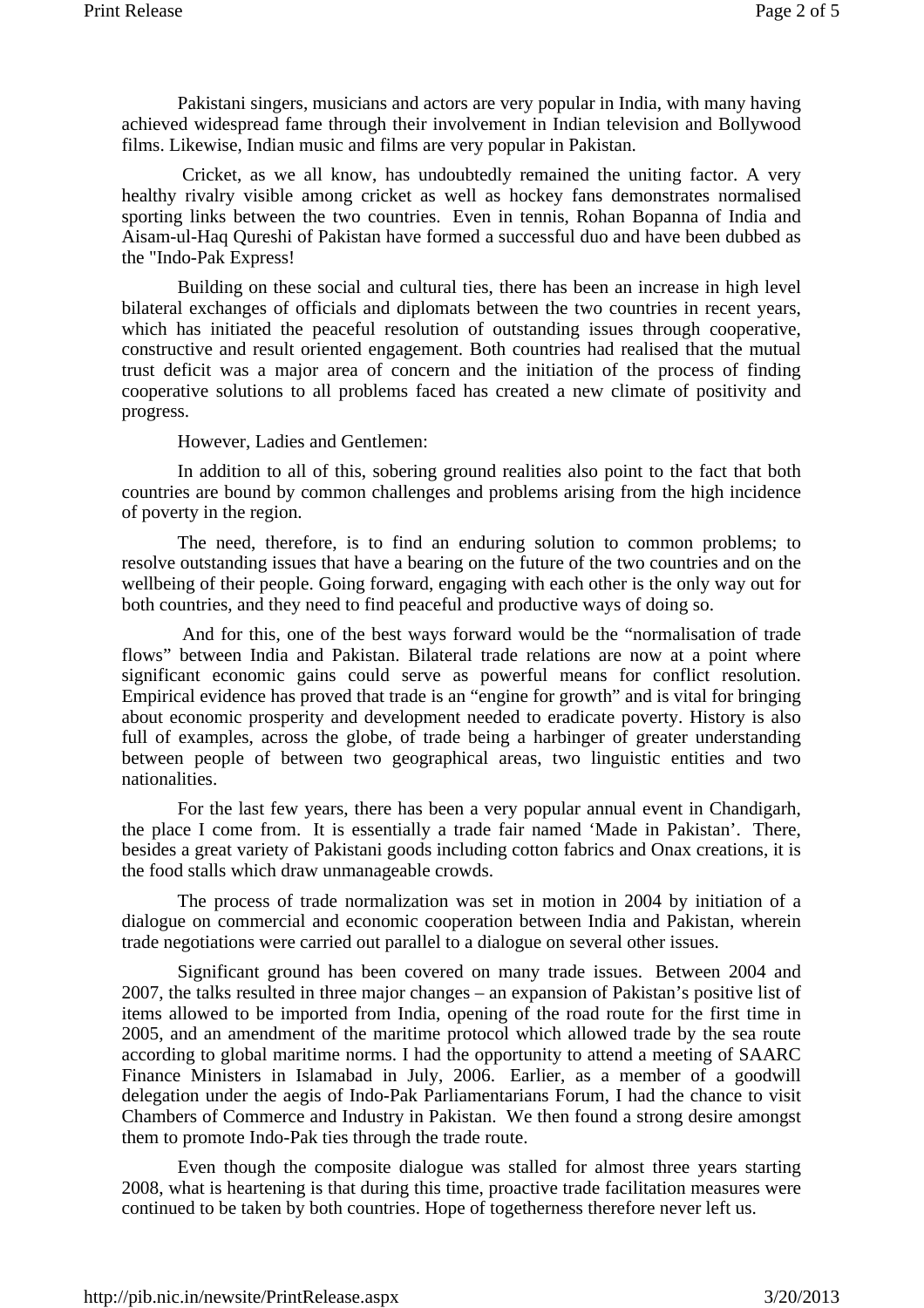In April 2011, the talks resumed. Even though the talks centred on two major issues – granting MFN status and addressing non-tariff barriers; the wider agenda included improving border infrastructure, customs liaison, harmonization of customs procedures, trade in electricity, trade in petroleum products, co-operation in information technology, visas, bilateral investments, and opening of bank branches. This time, they proceeded at an unprecedented pace, culminating in Pakistan's decision to grant Most-Favoured Nation (MFN) status to India, paving the way for a new era in India Pakistan trade relations.

Consequent to the trade liberalisation measures, bilateral trade between the two countries increased from US\$ 0.6 billion in 2004-05 to US\$ 1.9 billion in 2011-12. Between 2010-11 and 2011-12, Pakistan's exports to India rose by 27% from US\$ 333 million to US\$ 422 million. Further, Pakistan's exports to India during April 2012 to January 2013 registered a 50% increase over the same period in the previous year - to US\$ 475 million from US\$ 320 million. The important items imported from Pakistan include dates, cement, woven cotton fabrics, petroleum oil, organic chemicals, and plastics.

We are very happy to note that Pakistan's market access to India has improved considerably- indicating that there are no non-tariff barriers. India has also reduced its sensitive list by 30%. There should not, however, be any room for complacency- we will have to continue to take trade facilitating measures that will increase imports from Pakistan to much greater heights.

As India and Pakistan move towards normalizing their bilateral trading regimes, there will be new trading opportunities for both countries. There is a large untapped trade potential between the two countries, and various estimates suggest that potential trade could vary between 0.5 to 20 times of actual trade. A large part of this has been taking place through informal channels – largely through third countries- and goes unaccounted for. But I am sure that as both countries move towards normal trade relations, with the removal of the trade barriers and the subsequent reduction of trade costs, a significant part of informal trade will shift to formal trade channels.

Trade facilitation measure such as development of Integrated Check Posts (ICPs) will give a boost to the bilateral trade through the land route. One other step to give further fillip to the bilateral trade between the two countries could be introduction of containerization. Rail based movement of containers across the boundary will not only ease the road traffic, but also help trade in offering door-to-door service to its customers, which would also help in cutting down the transaction cost.

There are large trade possibilities in several sectors such as agriculture and processed food items, petroleum products, chemicals, automobiles, processed foods and textiles. These possibilities could be realized effectively if firms link up to global and regional value chains. There are also possibilities in the services sector. Information technology, healthcare and the audio-visual sector are most promising.

For deeper and stronger trade linkages, it is important that there are foreign investment flows between the two countries. India now welcomes Foreign Investment from Pakistan and Indian industry would be glad to invest in Pakistan.

In another major step both countries have moved towards a more liberal visa regime. The new visa regime facilitates simpler cross-border travel, replacing the old visa regime signed in 1974. The new visa agreement will facilitate multiple-entry and reporting -free visas for businessmen, allowing them to visit five cities instead of three as was the case earlier. It also allows visa on arrival for elderly people.

Thus, Ladies and Gentlemen:

We can see that tremendous progress has been made in the last couple of years to normalise trade and economic ties between India and Pakistan. But a lot still needs to be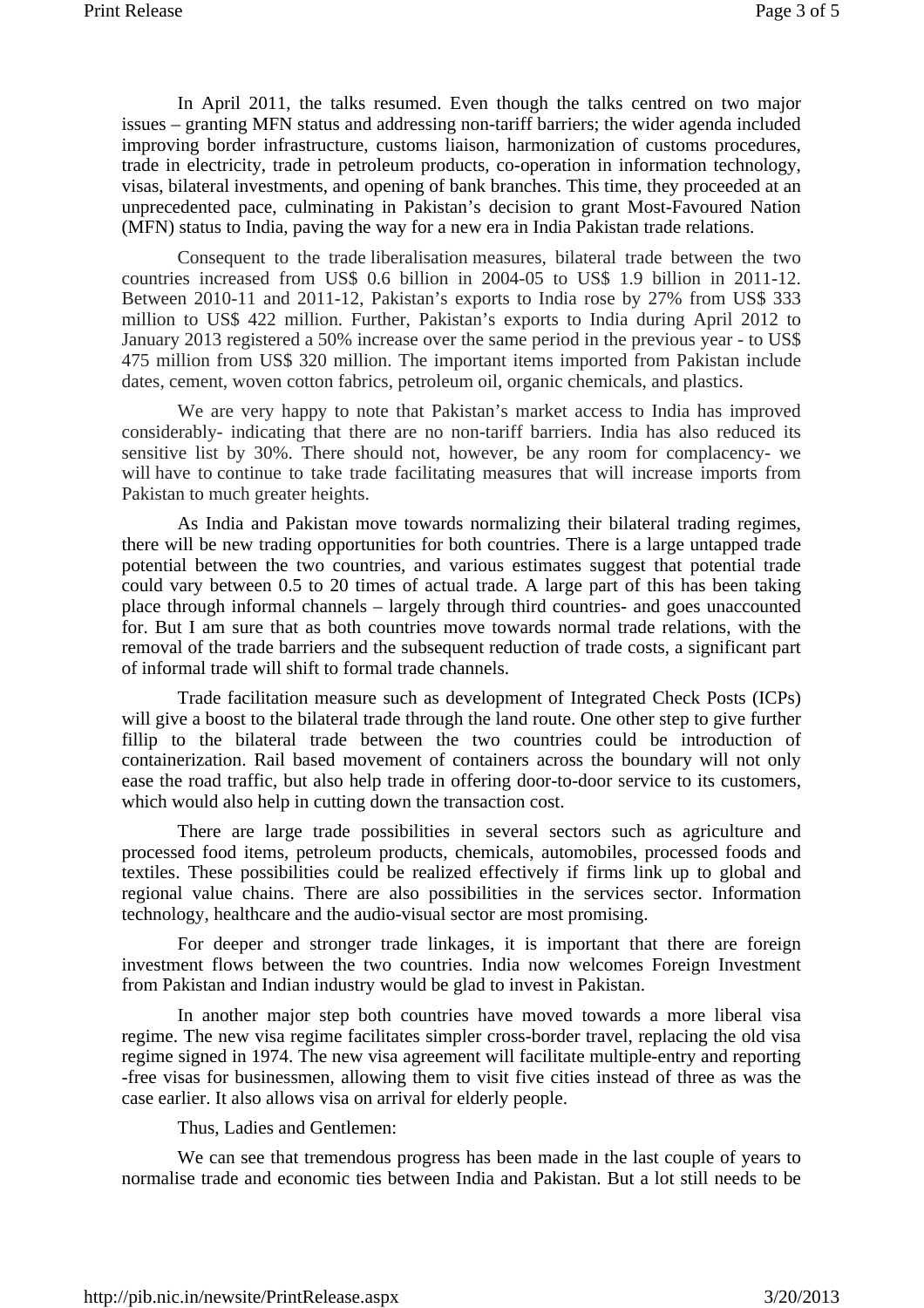done, and both countries need to work together in several areas to be able to realize their untapped trade potential.

The extent to which the trade potential can be realized between the two countries will depend on a host of factors. Several impediments remain to be addressed. A concerted effort needs to be made to create multilevel channels of communication which would bridge the information gap, and generate a significant change in the business environment of the two countries.

The success of the trade normalization process will also be determined by the role of institutions that are involved in this process, including different government departments at the state, centre, and border levels; business and trade associations; nongovernmental organizations, and the media.

For tapping the full potential of the bilateral trade, development of infrastructure needs to be strengthened. India and Pakistan share a common heritage of Railway system and both the countries have broad-gauge railway network. The research, development and standardization carried out by Indian Railways in the areas of track, rolling stock, signaling & telecommunication, IT etc is an immense pool of knowledge which can be harnessed to provide cost effective solutions. Similarly, there is adequate manufacturing base in India for various sub-assemblies and components used in these items. We can also work together to develop technology solutions in railway sector for our common needs.

As a long term strategy for developing our economies, both India and Pakistan have agreed to be part of UN project of Trans-Asian Railway Network.

India is hosting the  $7<sup>th</sup>$  Meeting of the Chief Executives of the Railways of South and South East Asian Countries on  $18^{th}$  &  $19^{Th}$  March 2013 in New Delhi. This meeting would deliberate on the role of railways in the transport sector, inter-country linkages and would provide an opportunity for enhanced regional co-operation in the Rail sector. The Chairman of Pakistan Railways and other senior Railway officials including Director General (Operations) of Pakistan Railway would be participating in the two day meeting. We would be glad to welcome the delegation.

In conclusion I would like to re-iterate the fact that trade and commerce have proven to be the most effective way of establishing peace. In the present scenario of global integration where borders have virtually lost meaning for much of the world, it is essential to remove all barriers to cross-border movement of people, goods, services and ideas.

Initially, India and Pakistan had felt that without addressing core issues, it would not be possible to move forward on economic and trade issues. But now things are changing and there is a whiff of fresh air new beginning in the environment that exists in both countries. Across the board, there is a convergence of views that India-Pakistan is a relation we need to normalise, to build upon, to live in peaceful coexistence and to grow with self respect and love for each other.

We should work towards accelerating economic and business change as well as societal change. It is an opportunity today that we can move beyond a perception issue. Of course there are political and strategic issues but we can go beyond those and focus on economic issues.

Improved relations between India and Pakistan will also set a new paradigm for the integration of South Asia as a whole. Emerging trends now point towards a shift in traditional engines of growth from industrial countries to emerging economies. In such a scenario, strengthening the process of South Asian Integration presents tremendous opportunities. However, in terms of intraregional trade and investment in goods and services, South Asia continues to lag far behind other regions. Clearly, a lasting peace between India and Pakistan backed by improved trade and commerce links between them is essential to ensure a stable and prosperous South Asia.